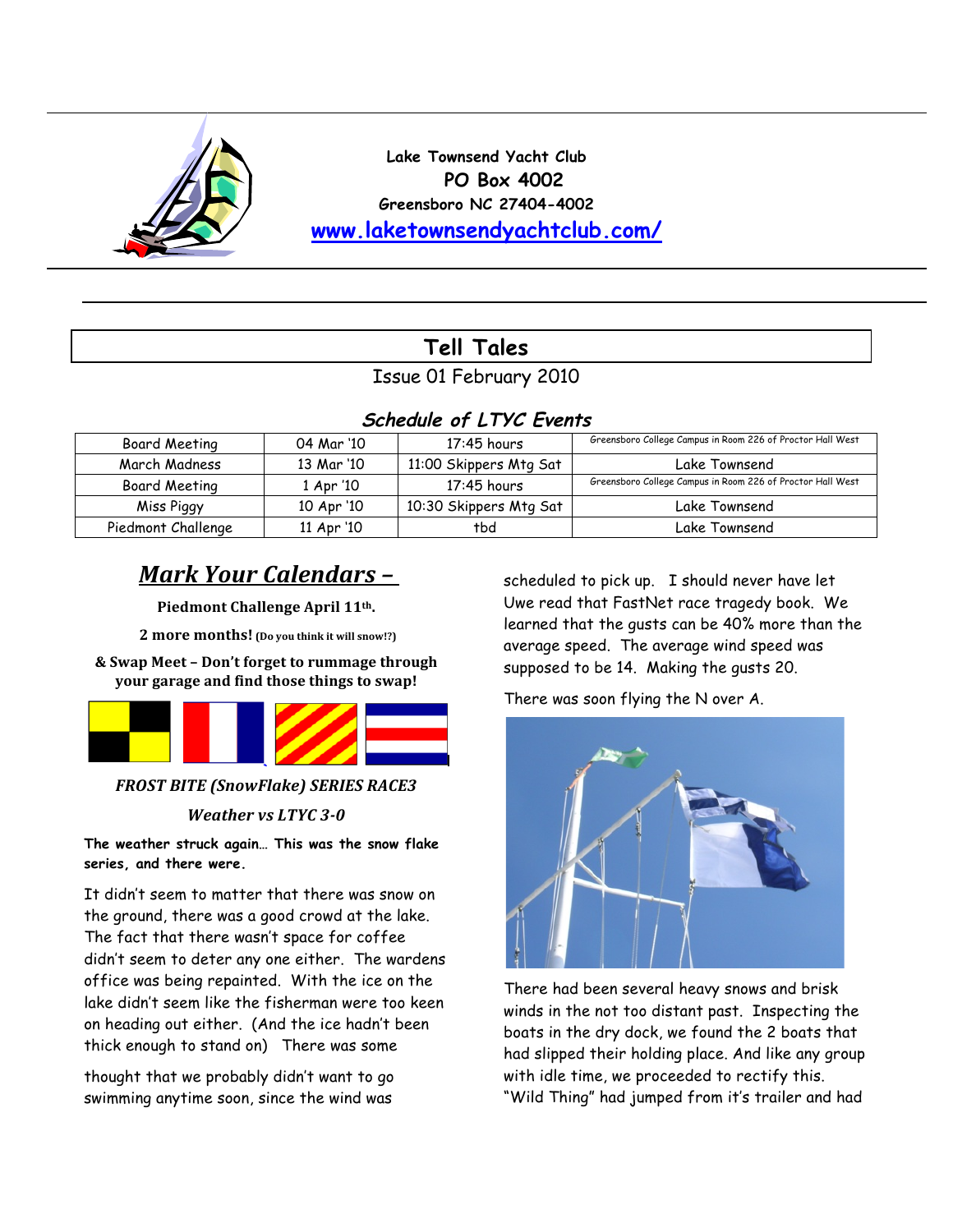to be tamed. Using the snow they slid the wily boat around behind the trailer and pushed her nose back on the rollers and caught her again with the winch line.



After brushing off snow on several of the boats and putting the other Tanzer back on it's lift - it was off for a group lunch at Ham's.

#### **NEW - US SAILING Club Race Officer.**



LTYC is proud to announce that Adam Zahand has met the requirements and is now certified as a US Sailing Club Race Officer. By participating in the US Sailing Race Management certification program and the LTYC Principle Race Officer mentoring program, Adam is comfortable in conducting races at LTYC, including organizing the race committee, writing correct sailing instructions, setting a course, and doing the scoring.

From John Hemphill - a fictionalized story daydreaming and pondering on our sailing obsession.

#### **Winter Diary**

**January 30:** Eight inches of snow and ice cover the lawn. Temperature is 17 degrees. I've finished three shots of Jim Bean, Jimmy Buffet in Anguilla and now dream about sailboats . . .

We leave Broad Creek in JustBGunn, turn left at Marker 4 and sail for Norfolk -170 miles via the Intra-Coastal Waterway, including portions of the Pamlico, Pungo, Alligator and North rivers, the Currituck Sound, and canal locks at Great Bridge a few miles below Norfolk.. We hang out in marina bars and cafes in Belhaven, Coinjock and Great Bridge, before tying up at the Waterside Marina below battleship Wisconsin in downtown Norfolk . . .

Cleo nudges my hand off the keyboard and lays Squeaky Squirrel on my lap . . .

The Waterside Mall behind the marina is vast  $-$ Hooters on one end and Joe's Crab Shack on the other: Jillian's, a mega entertainment venue fills the mall's top floor with night clubs, restaurants, bars, pool hall and video arcade. After sunset, the place swarms with sailors, marines and a flood tide of assorted ages, skin tones, languages and hair cuts . . .

Cleo drops the squirrel and barks. Let's play.

**January 31:** The temperature is 34 degrees. There is only 7 inches of snow and ice on the lawn. I near the bottom of Jim Beam. James Taylor plays in the Berkshires. Max and Cleo wrestle on the carpet and I dream of sailboats . . .

I peer from the hatchway of JustBGunn, through the binoculars at the upper decks of a Navy destroyer a few hundred yards abeam, docked and deserted as we motor slowly up the Elizabeth River. Steel gray decks, portals, ladders and radar domes drift slowly through the viewfinder. NationsBank towers on the skyline. Multiple lanes of Norfolk traffic merge and sink into the river tunnel to starboard, reappear on portside and spew noise and fumes into Hampton. The giant American flag over Fort Monroe flies stiff on the northeast wind from the bay. So much for the plan to hug the western shore toward Mobjack Bay. We turn east to the open bay and Cape Charles, better to take the wind abeam than beat all day. It is September. The breeze is strong and steady - a great day for sailing . . .

The phone rings. It's my mother: "Ya'll get any snow down there?" After a 45 minute discussion about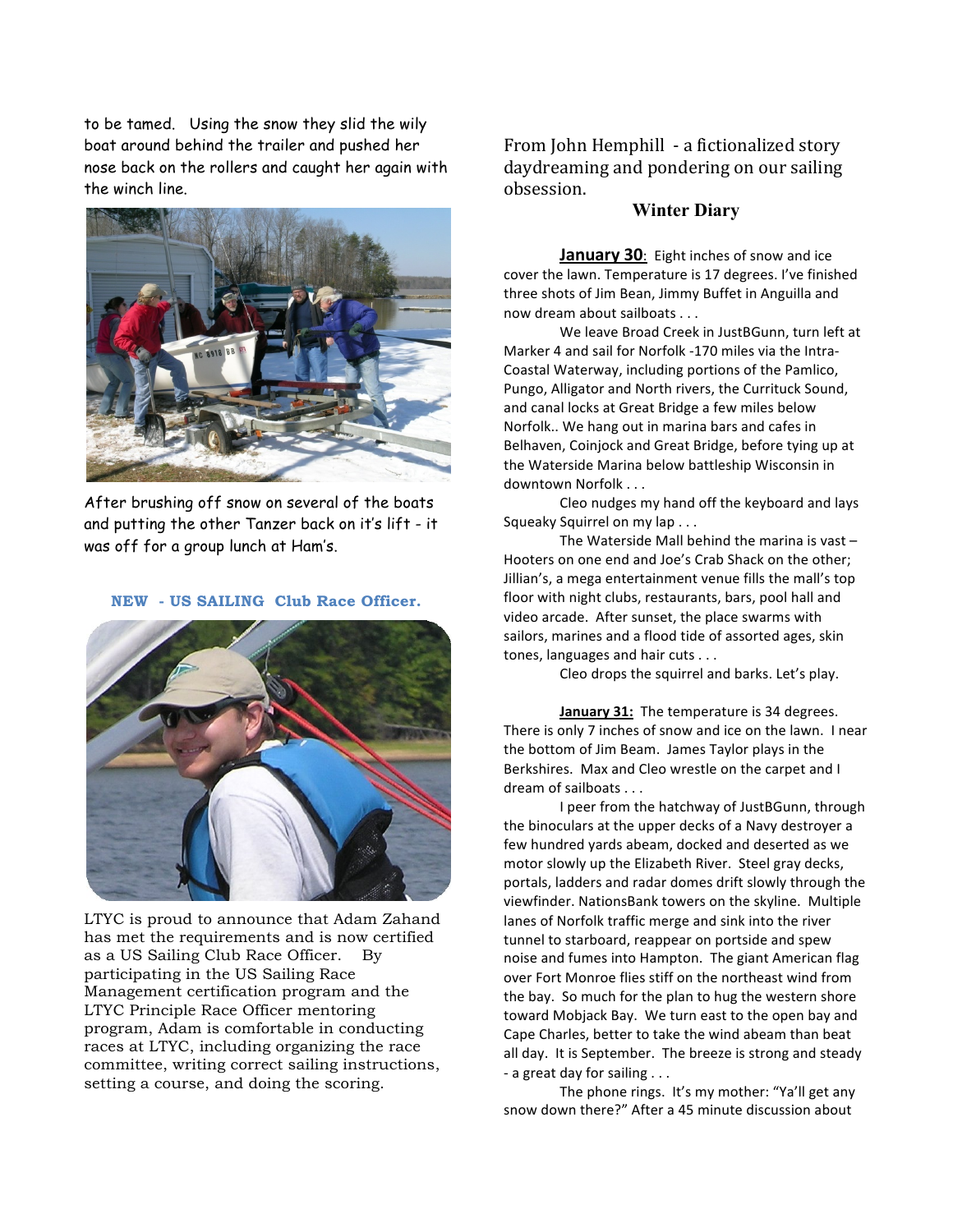the vagaries of shade and slope, the texture of snow and ice and the 100th retelling of the time we left Marion headed for Florida on a snowy night in 1965 in Dad's new Mustang, we sign off – "Love you." "Love you, too." I drain the last drop from Jim Beam . . .

We've got a 20 knot wind on our beam and it is a roller coaster ride. A bit scary. The boat climbs a wave, bow pointed well above the horizon. It levels only for a split second, then dips into the rolling gray trough. The pulpit drives into the base of the wave. Spray flies across the cabin and white water rolls down the deck. The bow climbs again toward another crest. "Gotta take that jib down and put up the storm jib," Captain Starling says. He directs me as I pull the storm sail out of the cabin and arrange the sheets. Now comes the real adventure. I crouch and crawl across the deck, one hand on the closest rail, one hand dragging the storm sail. On my knees in the pulpit, I begin the take down, one eye on the collapsing sail, one eye on the on-coming waves. It's a bit like riding a boogie board as a wave crashes across – except you can't use your hands for anything but to control the sail that is collapsing on you...

The e-mail chime dinged. Got a message from Sarah.

February 1: A balmy 40 degrees. Cleo whines in irritation at Max - one too many tugs on the collar at naptime. Bruce Springsteen rails about glory days and I dream about sailboats . . .

We leave Slaughter Creek off the Little Choptank on a gray glassy morning in late September. Across the water in Selby Bay, the Flying Scots are drifting in a foggy regatta we didn't make due to the nor'easter that nailed JustBGunn for a week. The rain blew out the nor'easter and now there is nothing, not a molecule of wind. An osprey drifts out of the fog - wings spread, flight feathers down to brake its descent. It's only a few feet astern and eyeing the boat. Then I see the fish hanging in its talons. Head cocked slightly, a yellow eye searches for a landing spot to eat his fish. I reach for the camera. The osprey lifts the tip of a wing, turns slightly and rises back into the fog. The captured image exists only in the mind  $\ldots$ 

Cleo yelps. Paws scramble across wooden floors. Max laughs. The dog peeks through the door of the study. Sad, desperate eyes beg for the backyard.

**February 2:** The slush turns to water. Jimmy, James and Bruce stowed the guitars. Max went back to his non-dog friends and Cleo was left to bark at the traffic on the street. I turn the key on the office door, flip on the fluorescent light, switch on the computer and try not to think about sailboats.

... We turn the boat dead downwind with the regular jib billowing to starboard. We lift the blue and white genoa on a spare halyard and fly it to port. It seems weird, two headsails on a big boat, flying wing and wing. Not particularly fast, but it sure is a beautiful sight.





### **Nauty Thinking!**

Since the weather gods have not been kind this season and we've not been able to sail here are some questions to encourage you to *think nauty*!

There may be more than one correct answer.

- 1) Why is the top leech area of the sail near the top of the mast trimmed a little more to leeward than the bottom part of the leech?
	- a. The sparfly at the top of mast disturbs the wind.
	- b. More wind near the top of the sail.
	- c. Too much weather helm.
	- d. Old sails.
- 2) You are sailing close-hauled with the jib sheeted in to proper shape. The inside telltales are flowing straight back but the outside (leeward side) telltales keep lifting up above straight back. What should you do?
	- a. Fall off away from the wind.
	- b. Tack.
	- c. Push the tiller to leeward and sail a little higher.
	- d. Ease the jib halyard.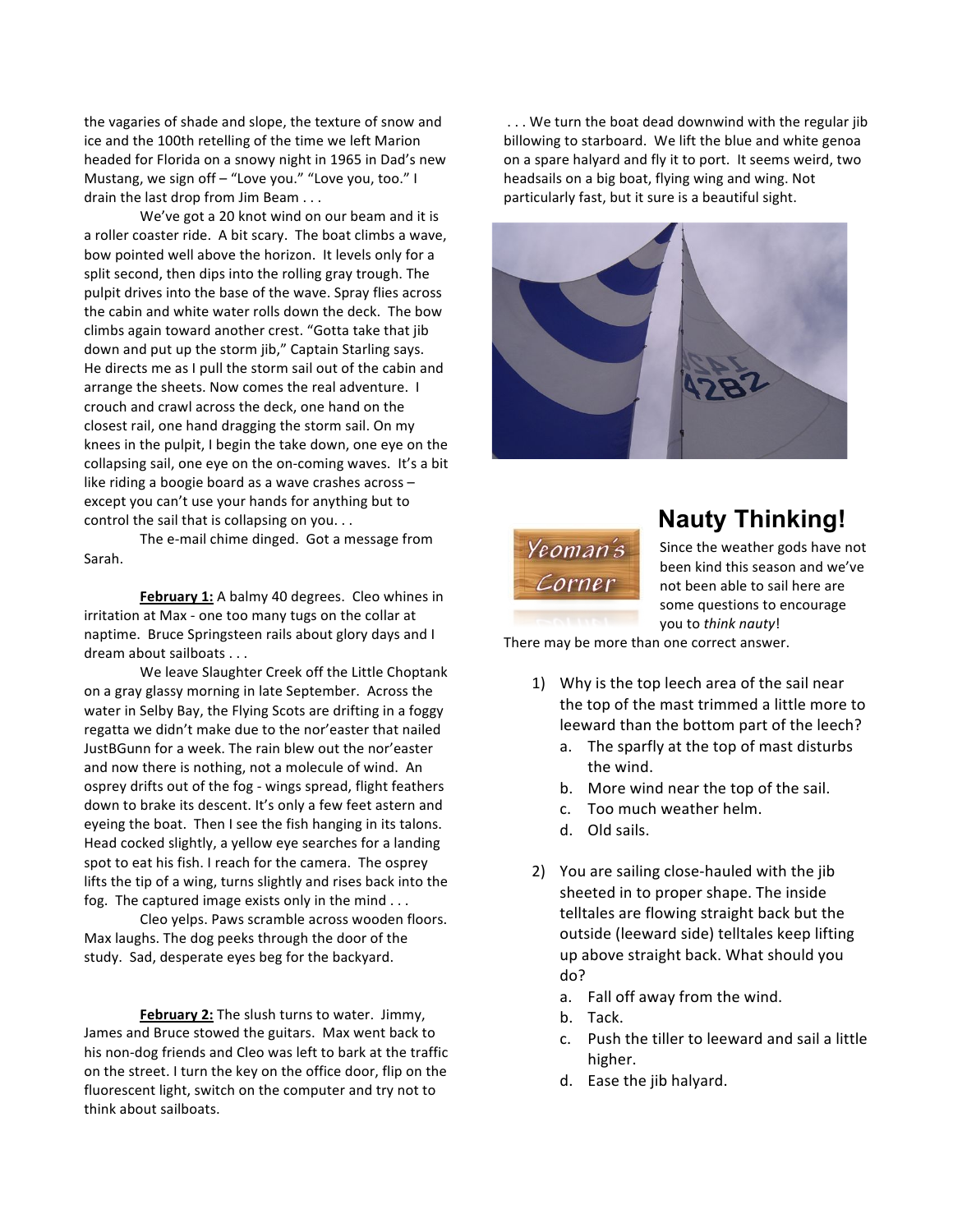- 3) You're sailing on a reach with sails well trimmed and boat balanced. How would you bear away from the wind without using the rudder?
	- a. Ease the main and heel the boat to windward.
	- b. Sheet in the main and heel the boat to windward.
	- c. Let the jib luff.
	- d. Backwind the jib.
- 4) You decided to try and sail using only the jib and do not bring the mainsail onboard. Leaving the launch area the wind is behind you and it is an easy run/reach out. There is a bit of a breeze and constant waves caused by the wind. You are sailing close hauled to get back to the docks but are now sailing upwind and into the wave as well. After numerous tries, you find you are not getting any closer to the docks. What can you do to get home?
	- a. Call yourself names for not bringing the main.
	- b. Sail on a much broader reach instead of close hauled.
	- c. Tighten the jib halyard and move the jib track all the way back.
	- d. Rake the centerboard aft.

Steve Raper (answers on last page, of course.)



Finally – we get to sail this winter – Let's hope for wonderful sailing weather next race day!!

### *Looking for Scots*

There are a number of sailors that are looking for Flying Scots. If you have a Flying Scot and you don't feel that it is getting the love and attention that it needs contact me – or the Flying Scot Fleet captain and we can put you in touch with a number of eager Scot Sailors.

**heineu@bellsouth.net** Or **Steve.raper@greensboro-nc.gov** 

# **Saleboats for Sail –**

**1981 Isotope** - \$2500 with sails and a galvanized trailer. Crossbar, dolphin striker, and trampoline have been replaced and an extension added to the righting bar. Good boat for a beginning racer or someone looking to get back into racing. She won the 2005 Governor's Cup and continues to give challenge to the fleet leaders. Eric and I have owned this boat since 1998. She's gotten us hooked on Isotopes, so much so that we are upgrading to a 2006 model.

> Boat specifications at http://www.intlfiberglass.com/isotope.html. Fleet Activities http://www.intl-

fiberglass.com/Isotope%20Nationals%202006.ht ml Call or email if interested: 919-732-5410; joleen.rasmussen@bowebellhowell.com

**12'2 ft. Howmar day sailer/racer** for sale in Greensboro. (don't know year) Designed by Sparkman and Stephens. A great boat for kids, very fast and tippy.90 sq. ft. of sail with jib. Beam 4'10". 86 long trailer. \$1500 for both, includes both sails, etc. Appraisal done in 2004. Call Carole Drexel - (336) 274-4789 or cdrexel@triad.rr.com Here is a link to a sister boat -

http://www.sailingtexas.com/showmar12100.html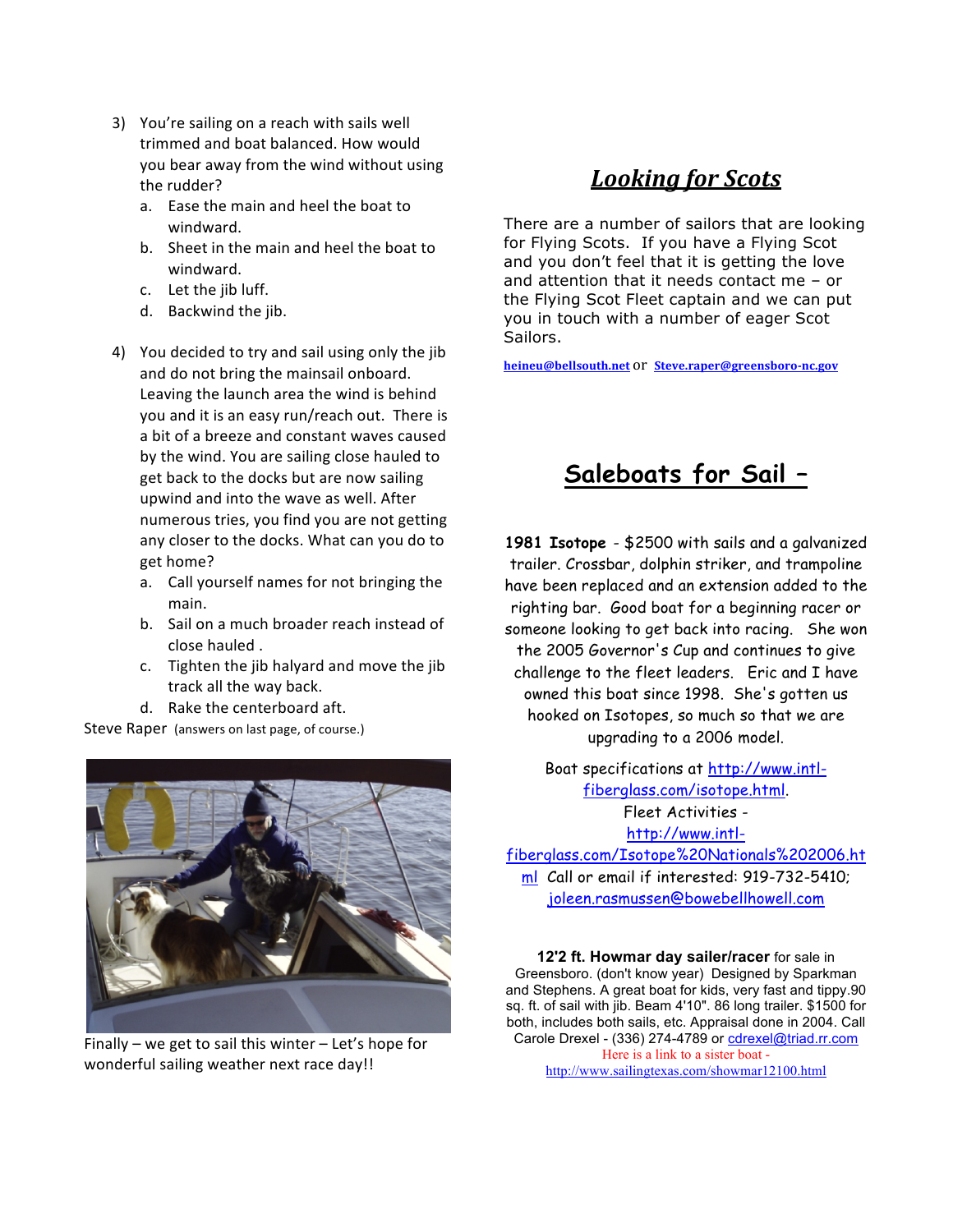| Lake Townsend Yacht Club Help Lines |                               |                       |                                  |  |  |
|-------------------------------------|-------------------------------|-----------------------|----------------------------------|--|--|
| Commodore:                          | Uwe Heine                     |                       |                                  |  |  |
|                                     | 336 585-0951 R                | Social:               | Rachel Skvarch                   |  |  |
|                                     | heineu@bellsouth.net          |                       | rkskvarch@yahoo.com              |  |  |
| Races:                              | <b>Adam Zahand</b>            |                       | Gloria Thornton                  |  |  |
| (Vice Commodore)                    | 336 288-3762 R                |                       | glothorgso@yahoo.com             |  |  |
|                                     | adam_zahand@yahoo.com         |                       |                                  |  |  |
|                                     |                               | Junior Sailing:       | John Hemphill                    |  |  |
| <b>Education:</b>                   | David Duff                    |                       | (336) 632-0864 R                 |  |  |
| (Rear Commodore)                    | 336 282-7773 R                |                       | jmhemphill@greensborocollege.edu |  |  |
|                                     | David.Duff@analog.com         |                       |                                  |  |  |
|                                     |                               | Mayor's Cup Regatta:  | Joleen Rasmussen                 |  |  |
| Finance:                            | <b>Hudson Barker</b>          |                       | 919 732-5410 R                   |  |  |
| (Treasurer)                         | (336) 644-1060 R              |                       | joleenrasmussen@embargmail.com   |  |  |
|                                     | hudsonbarker@att.net          |                       |                                  |  |  |
|                                     |                               | Newsletter/Directory: | Nancy Collins-Heine              |  |  |
| Publicity/History:                  | David Young                   |                       | 336 585-0951 R                   |  |  |
| (Secretary)                         | 336 545-1655 R                |                       | heineu@bellsouth.net             |  |  |
|                                     | dwyoung@triad.rr.com          |                       |                                  |  |  |
|                                     |                               | Webmaster:            | <b>Steve Raper</b>               |  |  |
| Cruising:                           | <b>Starling Gunn</b>          |                       | Steve.raper@greensboro-nc.gov    |  |  |
|                                     | 336 939-2508 R                |                       |                                  |  |  |
|                                     | justbgunnbell@bellsouth.net   | Equipment             | Keith Smoot                      |  |  |
|                                     |                               |                       | (336) 996-6734 R                 |  |  |
|                                     |                               |                       | Gwaihir23@Embargmail.com         |  |  |
| Membership:                         | <b>Steve Raper</b>            |                       |                                  |  |  |
|                                     | Steve.raper@greensboro-nc.gov |                       |                                  |  |  |

**Call People. Go Sailing \*\*\*\* REACH OUT AND CALL SOMEONE \*\*\*\***

In an effort to involve more sailors in the Club's Sailing Events and Racing Programs, this "Available to Crew" list is published in each newsletter. The people listed have taken our Learn to Sail class or have other previous sailing experience and are looking to get more time on the water. So, if you have a boat and would like to participate in the Summer or Frostbite Race Series, why don't you call one of these folks for your crew? Alternatively,

if you need a cruising partner on your boat or would like to team with someone on one of the city sailboats for a day sail or a race, contact someone on this list. If you would like to add your name to the list, contact Nancy Heine, Newsletter Editor (See the Help Lines box located in this newsletter).

#### **Available To Crew**

| Name                     | Home Phone   | Work Phone   | E-mail                      |
|--------------------------|--------------|--------------|-----------------------------|
| Bill Byrd                | 336-635-1926 | N/A          |                             |
| Chip Cromartie           | 336-601-0464 | 336-274-3559 | cromartie@triad.rr.com      |
| Cynthia & Sam Reichelson | 336-540-1279 | 336-273-2511 | reichelson@cs.com           |
| Catherine Clark          | 336-315-0414 |              |                             |
| Mike Bianco              | 336-299-4461 |              | mfbyanko@aol.com            |
| Keith and Kelly Francies | 336-292-9042 | 336-362-5335 | keith.francies@davey.com    |
| Valerie Nieman           | 336-908-3976 |              | valnieman@yahoo.com         |
| Chris Maginnis           | 336-760-9811 |              | cmag <u>innis@nuvox.com</u> |
|                          |              |              |                             |

\*\* Attention\*\* – Can't remember the password for the login required for the Members Cove area on the website??There is now a (Need password?)link. Click on this & it will bring up an email form addressed to our WebMaster with the subject line 'LTYC Members Cove login: - Send me your name and email address to receive login name and